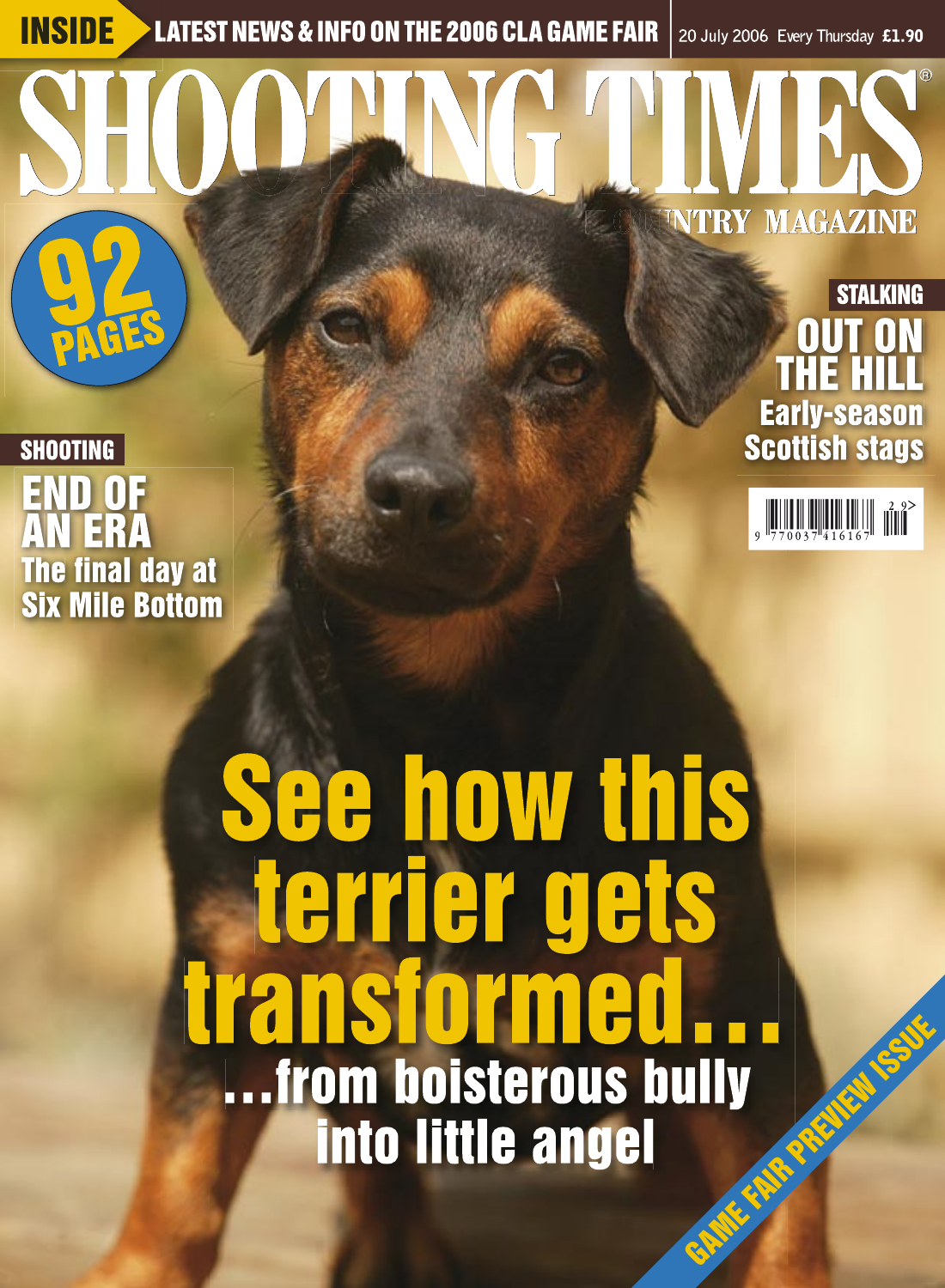eorge is a typical 18-month-old<br>
terrier — playful, assertive, highly<br>
intelligent, social, soppy, bossy and,<br>
most content when in the company of humans<br>
in the company of humans terrier — playful, assertive, highly intelligent, social, soppy, bossy and, most of all, naughty. He is at his and even more delighted when we have visitors, which means more people to play with. His days are spent helping muck-out the horses' stables (with his mouth), helping sweep the kitchen floor (clamping the broom in a jaw-lock), lying in the garden, playing football, hunting for rats or rabbits and bossing the other dogs around — it's a dog's life, eh?

The perfect companion and a loving and amusing pet, the only problem with George is that he has always been impossible to train. More worryingly, his naughtiness has escalated, developing into the dangerous and destructive habit of chasing horses, which recently ended in disaster. George chased and barked at one of our horses while we were loading it into the horsebox; it fell off the ramp, catching its leg on the side of the lorry, requiring stitches and a considerable amount of recovery time.

Stan Rawlinson is back and this time he's got a fundamental "terrierist" to deal with. **Jessica Gittins** wonders if even ST's Doglistener can help her horse-fixated canine

> about such behavioural problems and how to Even though I believed what Stan had said in his articles, I admit to being slightly dubious as to what a "dog listener" could do for George. I thought it all very well for Stan to be writing

### **STAN ON: CHASE OR** PREDATORY AGGRESSION

out into the road to be run over or the cause of a more serious car accident.

Our lack of knowledge of dog training meant we weren't familiar with how to respond to or deal with the way George reacted to horses. Our attempts at changing his behaviour included shouting at him and using another remote-controlled electric collar, to which he soon became immune. As a last resort, any time we took horses out of the stable or loaded one into the horsebox, George would be scooped up and locked in somewhere. This was timeconsuming, however, and only meant George was being prevented from causing damage, not cured of his behavioural problem.

### Doglistener to the rescue

Because of our problems with George, it was with great interest that I read dog behaviourist Stan Rawlinson's recent *Doglistener* series in *ST*. It was fascinating to discover what lay behind so many common dog behavioural problems, as well as the preventions and cures Stan suggested. What he had to say made sense, was logical and more concerned with looking at the source of the problems, looking at dogs as a species, rather than

We had tried everything within our means to control George's behaviour. We live in a small village and our house faces directly on to a main road, so all our dogs — George, a lurcher and a dachshund — wear electric collars to stop them straying. I know a great deal of people disapprove of electric collars and I agree with their reservations to some extent. When it comes to reining-in dogs hot-wired with a strong hunting instinct, however, such as lurchers and terriers, I think it is one sure-fire way of preventing them  $\frac{4}{5}$  from causing trouble in a neighbour's garden, ending up stuck down a rabbit hole or, most  $\tilde{a}$  importantly, stopping them from careering P. QUAGLIANA

# War on terrier

 Guilty until proven innocent: the top dog waits to be taken down a peg by Doglistener

**This can be directed at many things, anything that stimulates a chase response. Squirrels are a favourite, as their quick jerky movements seem to stimulate even the most placid of dogs. I see a lot of predatory chase aggression in response to stimuli such as bikes, skateboards, joggers and cars.** 

**One of the key factors that distinguishes predatory aggression from other forms of aggression is that movement is often the trigger — recalling perhaps the movement a small animal makes as it attempts to run or escape in the wild. Predatory behaviour can be seen in dogs of any sex and age.**

**Counter-conditioning to change the dog's**  perception of the falsely identified prey is one form **of treatment, as many also believe that punishment works, using noise aversion, for example. Throwing water from a car window or sounding an alarm or air horn at the exact time the dog takes off, or throwing down a plastic bottle of stones from a passing bike or car can sometimes alter this behaviour. To be effective, however, punishment must be aversive and its timing exact, so that the dog associates the punishment with the behaviour.** 

**Dogs that show intense interest and become aroused or anxious by the movement or noise of other pets or children should be closely monitored at all times. Prognosis is not good for this type of aggression. Reward-based obedience training can help, but is only of any use if the owner or trainer is able constantly to monitor the dog.**

with a simple, quick-fix solution.



PANEL 1







# $GUTY$